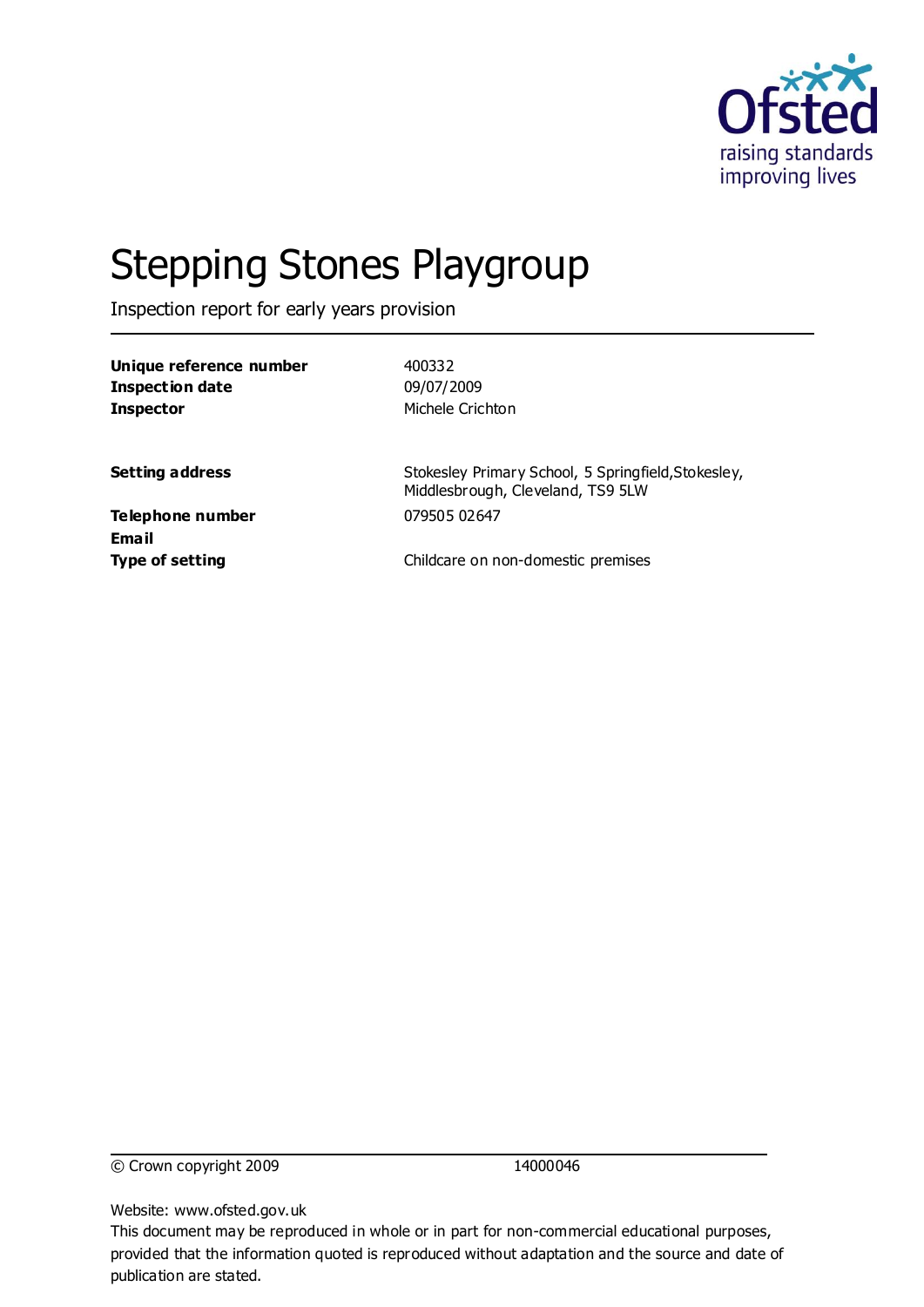#### **Introduction**

This inspection was carried out by Ofsted under Sections 49 and 50 of the Childcare Act 2006 on the quality and standards of the registered early years provision. 'Early years provision' refers to provision regulated by Ofsted for children from birth to 31 August following their fifth birthday (the early years age group). The registered person must ensure that this provision complies with the statutory framework for children's learning, development and welfare, known as the *Early* Years Foundation Stage.

The provider must provide a copy of this report to all parents with children at the setting where reasonably practicable. The provider must provide a copy of the report to any other person who asks for one, but may charge a fee for this service (The Childcare (Inspection) Regulations 2008 regulations 9 and 10).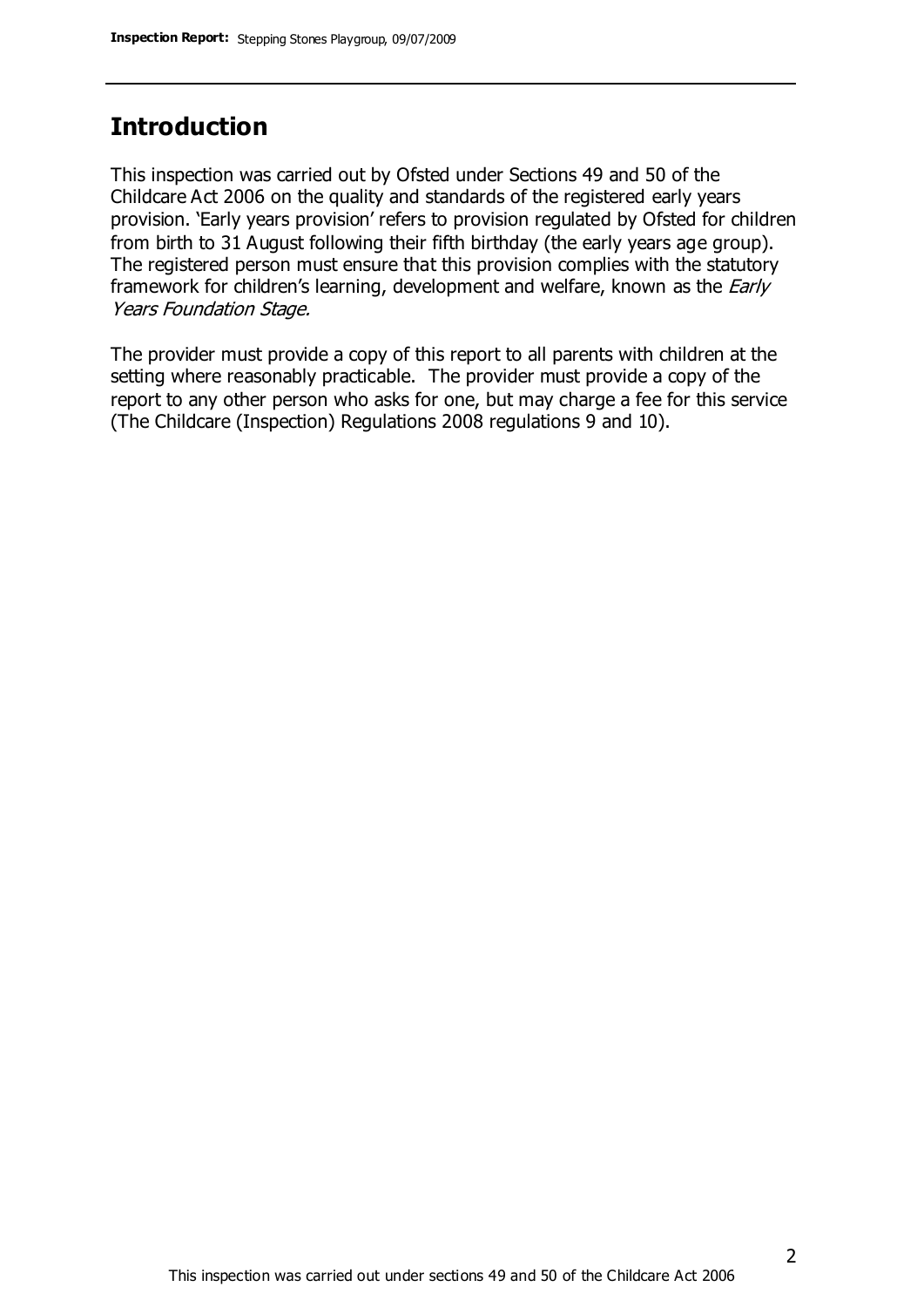# **Description of the setting**

Stepping Stones Playgroup opened in 1992 and is registered solely on the Early Years Register. It operates from a stand-alone classroom building in the grounds of Stokesley Primary School in Stokesley, North Yorkshire. It has its own enclosed play area, toilets and wash facilities. The playgroup serves the local area. The group is registered to care for 21 children at any one time. There are 23 children from two to four years currently on roll, 10 of which are in receipt of funding for nursery education. Children attend for a variety of sessions. The group is open from 09.00 to 11.30 five days a week during term time. Six staff work with the children, five of whom have appropriate early years qualifications, one of which has many years experience and is working towards a qualification. The playgroup has systems in place to support children with learning difficulties, disabilities and children for whom English is an additional language. The setting receives support from the Local Authority.

#### **Overall effectiveness of the early years provision**

Overall, the quality of the provision is good. Some aspects of the provision are outstanding. Staff create a stimulating and inclusive environment that respects and nurtures individuality. Outstanding relationships with parents add further to the good quality learning opportunities that the setting provides. The playgroup shows a good capacity for continuous improvement.

## **What steps need to be taken to improve provision further?**

To further improve the early years provision the registered person should:

- improve the opportunities for children to use information and communication technology
- include the arrangements for problem solving, reasoning and numeracy to match the rest of the short term planning that is used.

## **The leadership and management of the early years provision**

The leader and deputy within the playgroup ensure that all policies and procedures are robustly in place to safeguard and promote children's welfare which is outstanding within the playgroup. Arrangements for medication and dealing with children's individual medical needs and disabilities are exemplary. Standards of hygiene are high. The vast majority of policies and procedures are systematically countersigned by all working members of staff to demonstrate their contribution or understanding. Vetting procedures for staff who work with children are robust. There are extensive induction procedures with additional training and development needs of staff being constantly reviewed. Self-evaluation is good and developing further. Regular staff meetings provide good opportunities for everyone to contribute ideas, to discuss issues and suggest improvements. Through this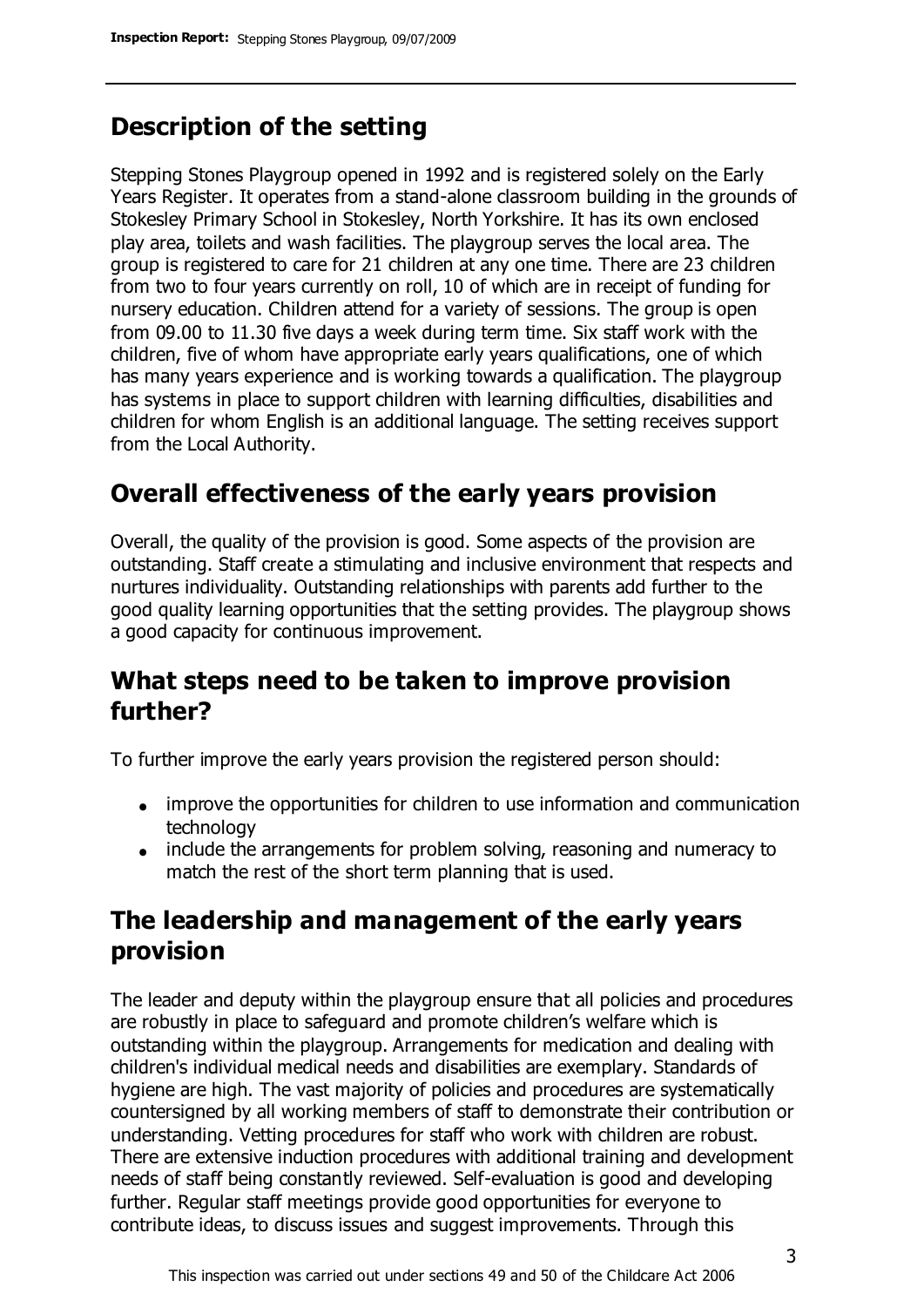procedure all areas for improvement identified at the last inspection have been dealt with effectively.

Excellent relationships with parents and others mean that children's transition times are as seamless as possible. Parents are overwhelmingly positive about the provision offered by the playgroup. They particularly praise the constant communication with staff, the way they cater for children's individual needs and the amount of information they receive.

Regular assessments ensure that staff know all the children well and it is clear from the records kept that every individual makes good progress during their time in the playgroup. However, children make insufficient use of the computers.

#### **The quality and standards of the early years provision**

Provision for children both indoors and outdoors is equally good. Each provides a good range of interesting and stimulating opportunities to learn and have fun in a safe and secure environment. For example, outdoors children play together well and cooperate ably when they look for spiders together to put into observation spheres. Inside, individuals become engrossed creating paintings and collages from a wealth of colourful and tactile materials.

Children relish a wide range of healthy and unusual foods to try, from savoury rice to assorted breads of the world and cheeses, so much so that they frequently ask for more. Children plant a range of seeds and grow their own sunflowers and herbs or lettuces, which they have at snack time. Children are confident and eager to show visitors the wealth of photographs on display reflecting the wide range of experiences and activities they enjoy. For example, their recent gala day is a popular subject of conversation or their photographs from home that contribute to their latest topic on the seaside. Children thrive in this setting because staff are extremely sensitive to the needs of the individual. Children's key workers make detailed observations of their development and this, coupled with overall good planning and regular assessment, ensures that all children make good progress. Current planning for problem solving, reasoning and numeracy is of a different format to the other learning areas. Although overall it is effective, practice is inconsistent in this area.

While providing vigilant care at all times, staff also encourage children to, for instance, explore and play with a range of resources and materials giving rise to opportunities to discuss safety issues, the importance of thinking about others and the value of creative play. Staff's warm manner and regular use of praise ensures children feel totally at ease in the setting but also clearly understand the boundaries for behaviour.